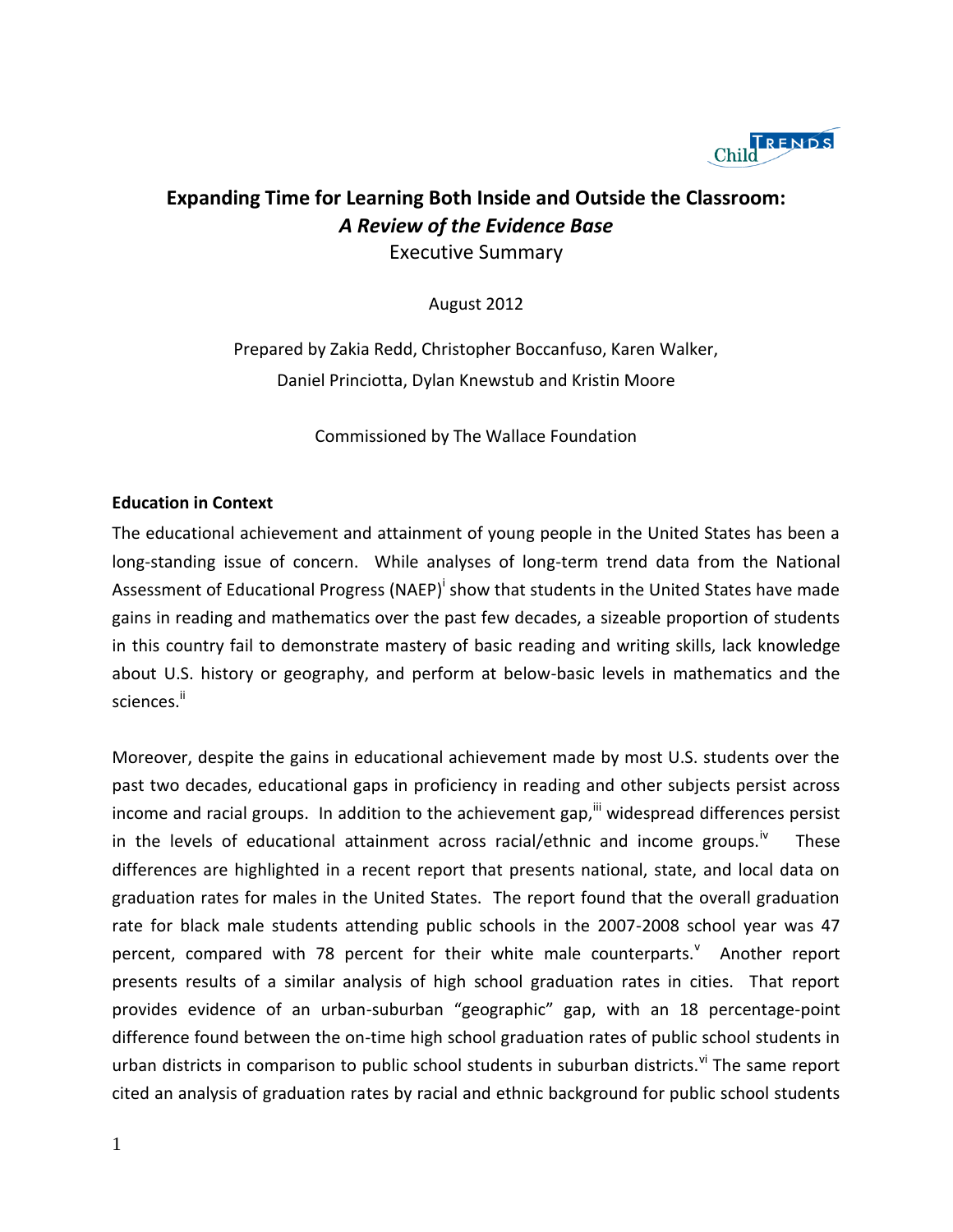in the 2004-2005 school year, which found that Native American, Black, and Hispanic public school students had four-year graduation rates ranging from 50 to 58 percent, with students from each group graduating at rates well below the national average of 71 percent.

Educators and others have identified multiple reasons for such gaps in student achievement and attainment. Some have pointed to the historically uneven access that young people from different backgrounds have to quality schools. Others point to different levels of resources available to children at home and through quality programs that can promote student learning outside of school and in the home.

### **Why Education Matters**

One of the more obvious reasons that education matters is the well-documented link between a person's educational status and his or her economic well-being. According to the U.S. Department of Education's *Condition of Education 2010* report, higher levels of educational attainment are consistently found to be related to higher earnings. For instance, the report notes that the median earnings for young adults ages 25-35 with a bachelor's degree who were employed full time was \$46,000; by comparison, the median earnings for young adults employed full time was \$30,000 for those with a high school diploma or an equivalency degree, and \$23,500 for those without a high school diploma or an equivalency degree.<sup>vii</sup>

Furthermore, numerous studies have found that the benefits of education extend beyond the improved economic well-being for individuals and into other areas. Research conducted by economists and other scholars documents the high public and private costs of high school dropout as well as the societal and private economic and noneconomic benefits of attaining higher levels of education.<sup>viii</sup> For instance, studies have shown that greater educational attainment is related to reduced involvement in crime and the criminal justice system, improved health outcomes, and higher rates of civic participation.<sup>ix</sup>

#### **Funding and Policy Context**

President Obama has voiced support for expanded learning as a means to help promote achievement and "even the playing field" between the United States and other nations. U.S. Secretary of Education Arne Duncan has been a particularly strong advocate for this approach. He has been quoted as saying, "I think the school day is too short, the school week is too short and the school year is too short…You look at all the creative schools that are getting dramatically better results. The common denominator of all of them is they're spending more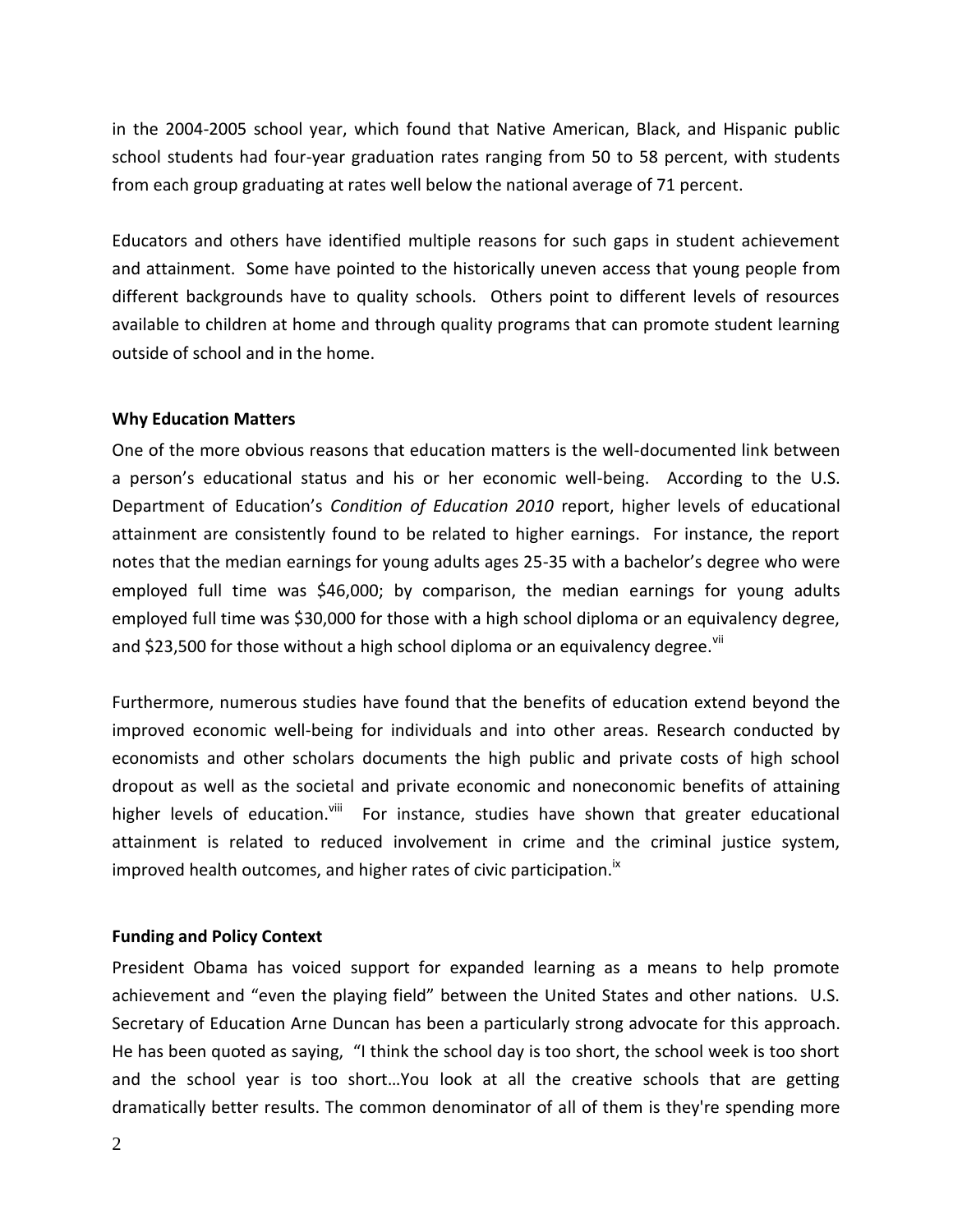time…" (April 15, 2009). In his previous position as chief executive officer of the Chicago Public Schools, Duncan promoted the growth of the city's community school models and other schoolbased and out-of-school time (OST) models that support learning beyond the typical school day and into the after-school hours, weekends, or summer months.

Beyond expressing support for expanded learning time, the new federal efforts to improve education have elevated the importance of innovations that test and evaluate various education reforms, including those that increase learning time. Below is a short summary of a few funded education programs and policies that seek to expand learning opportunities by increasing the time available for students to learn.

- Through the American Recovery and Reinvestment Act of 2009 (ARRA), the Race to the Top<sup>x</sup> competition emphasized the federal government's interest in creating opportunities to increase learning time. For instance, Priority 6 of the award notice invited potential grantees to engage community partners to expand learning opportunities offered by schools, to engage families to support student learning, and to implement "new structures and formats for the school day or year that result in increased learning time." Each of the 10 phase II winners of the Race to the Top competition responded with a combination of proposed innovations and reforms to expand learning time, with seven of the 10 proposing to implement expanded learning day models; seven proposing expanded year models; six proposing summer programs; seven proposing after-school programs; and two proposing full-day kindergarten.
- In the background materials for applicants to the Investing in Innovation (i3) Fund<sup>xi</sup> and the Promise Neighborhoods,<sup>xii</sup> efforts to expand learning time implemented through school-based and out-of-school time models are noted as one of several reform strategies eligible for funding.
- The new ARRA programs use a broad definition of expanded learning that includes models that extend the school day, extend the school year, or that support learning beyond the regular school day, such as through community school programs, beforeand after-school programs, weekend programs, and summer learning programs.
- The federal government has shown increased support for programs designed to expand learning opportunities outside of school and to provide supports for working parents. This commitment is most clearly illustrated through an examination of the rapid growth in funding for after-school and summer programs through the 21st Century Community Learning Center (21st CCLC) program. Since its inception in 1996, the program has expanded from an allocated budget of less than \$1 million to an allocated budget of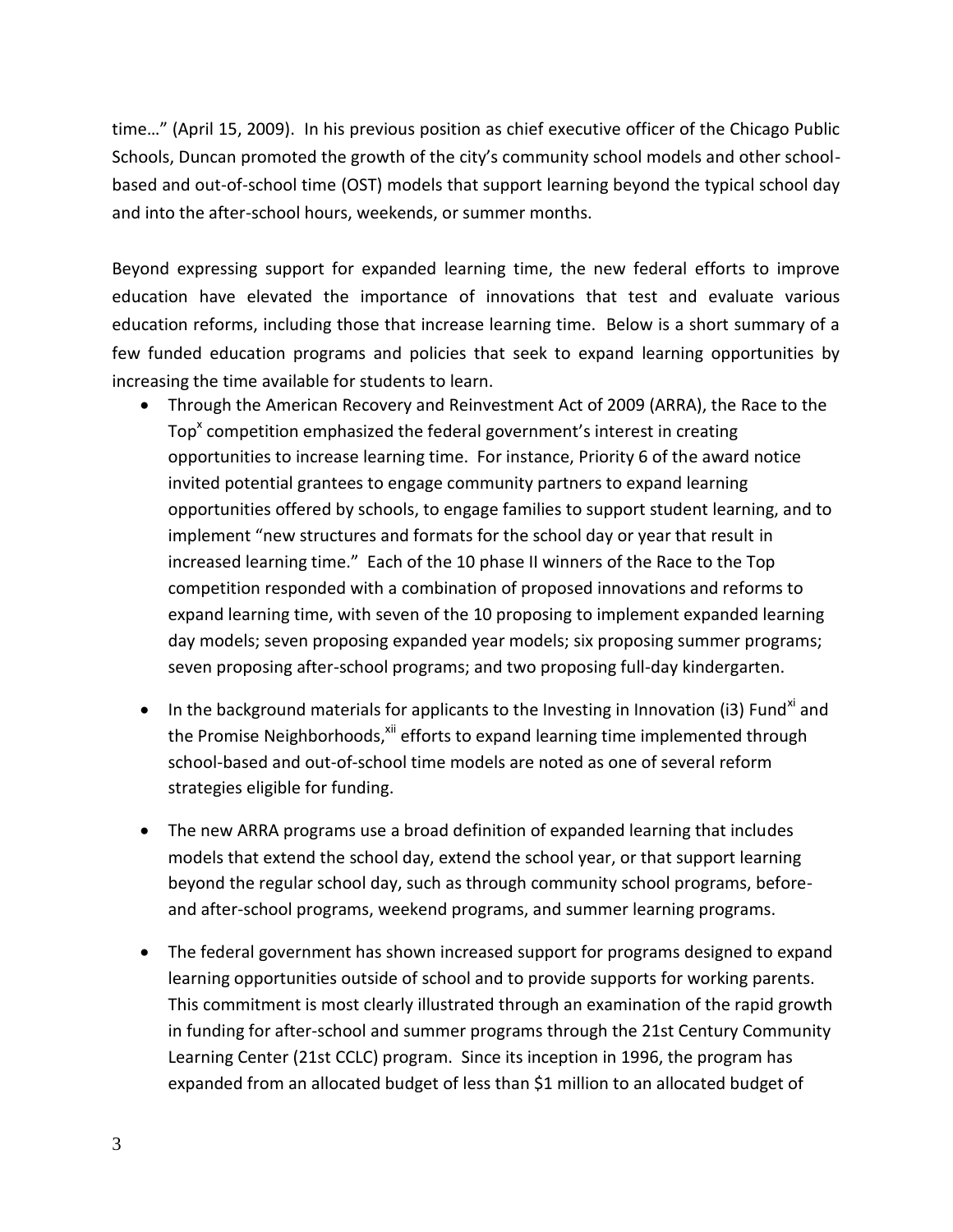more than \$1 billion. 21st CCLC funds are now able to be used flexibly, through waivers, to support different types of expanded learning, including extended school day and extended school year models.

- The Supplemental Educational Services (SES) program provides free academic remediation help through tutoring and other activities. SES programs generally provide extra time for learning outside of the regular school day for disadvantaged students from Title 1 schools that serve predominantly low-income students.
- In September 2011, Secretary Duncan invited states to apply to receive waivers to specific requirements of the No Child Left Behind Act of 2001 in exchange for rigorous and comprehensive state education plans. Through this process, states may request the flexibility to allow districts to use 21st CCLC funds for extended school day or year initiatives. Similarly, districts may also use Title I funds previously set aside for SES tutoring or professional development for expanded learning initiatives, such as afterschool or summer learning.

Given the current policy and funding context, along with the widespread implementation of different types of expanded learning time (ELT) programs, it is important to determine whether a solid body of research exists to support these initiatives or whether the implementation of ELT programs has outpaced the evidence of their impact.

### **About This Report**

# **A Systematic Review of the Evidence**

This report synthesizes what is known about the effectiveness of school and program interventions that aim to address deficiencies and inequities in academic achievement and attainment by expanding learning opportunities for students both inside and outside of school.

This report is based on an extensive review of more than 80 evaluation studies of different models for increasing learning time, including extended school day (ESD) models that aim to improve student learning outcomes by adding more hours to the school day; extended school year (ESY) models that add more days to the school year; and expanded learning opportunities (ELO) models that provide educational and enrichment services in school-based and community-based settings during nonschool hours.

In addition, studies that met the following additional criteria were included in the report:

evaluations using random assignment, quasi-experimental, or nonexperimental designs;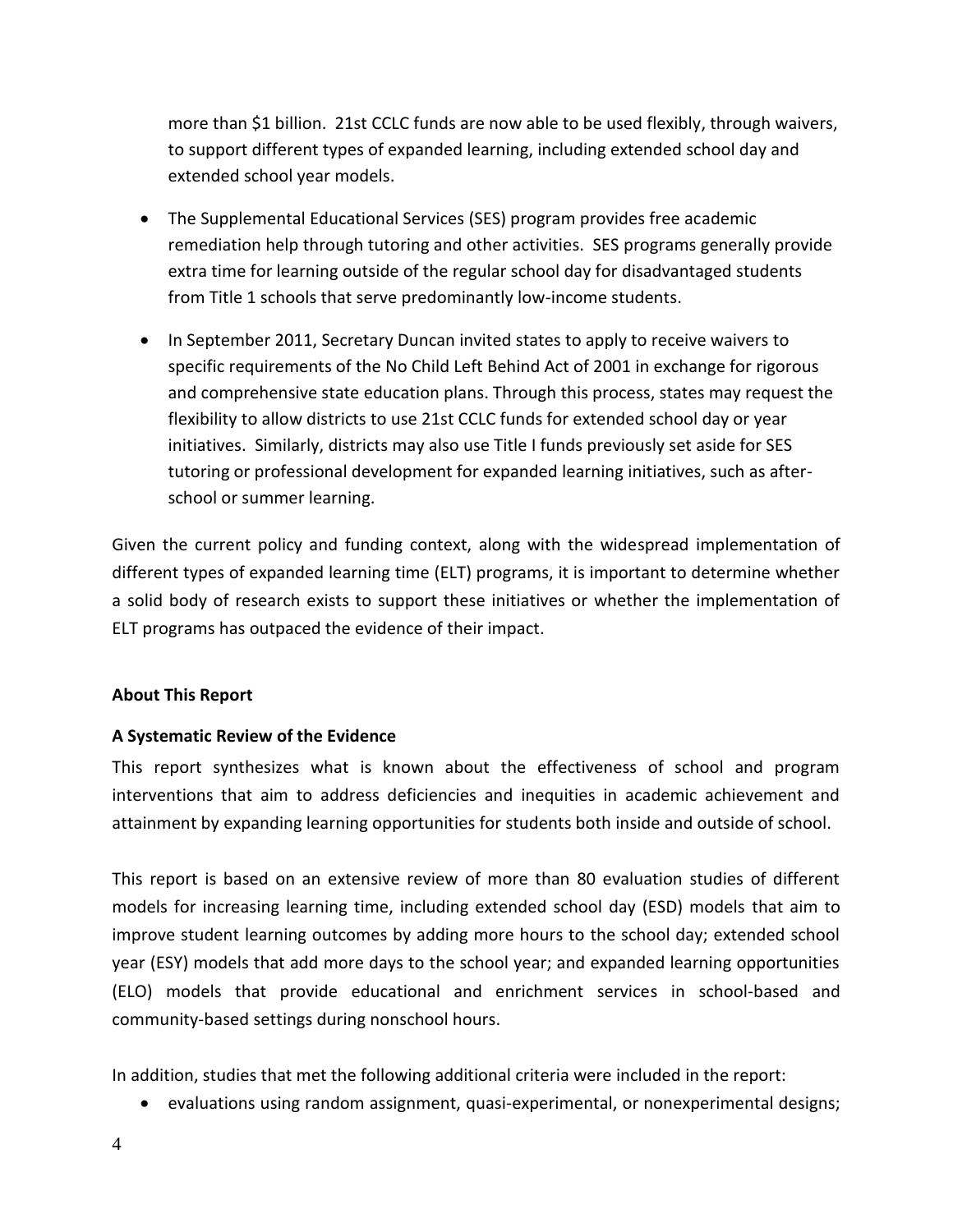and

 evaluations that examined, using statistical tests, whether the program was effective in increasing academic achievement or educational attainment outcomes, among others.

# **Typology of Expanded Learning Time Models**

This report reviews the effects of three different types of expanded learning time (ELT) models for children and youth in grades K-12. Figure 1 describes and defines the different types of ELT models.

#### **Figure 1: Types of Expanded Learning Time Programs**

*Extended School Day (ESD)* program models:

- lengthen the school day beyond the standard 6.5 hours offered in most public schools in the United States.
	- o **Full-Day Kindergarten** programs are categorized in this report as extended school day models because much of the research on full-day kindergarten focuses on its differential effects, as compared with half-day kindergarten.

*Extended School Year (ESY)* program models:

 lengthen the school year beyond the standard 180 school days offered in most public schools in the United States.

*Expanded Learning Opportunities (ELO)* program models:

- provide academic and other learning supports to young people and their families during or outside of schools or outside of regular operating school-day hours (often to supplement inschool learning). In some cases, ELO programs are social intervention programs that may offer services during the school day as well as outside of the school day. ELO models may be schoolbased, community-based, or they may provide additional supports for student learning in varied locations both during and outside of school, including students' homes.
	- o Examples of ELO programs include academic-oriented social interventions that provide services through before- and after-school programs, summer learning and summer school programs,<sup>xiii</sup> weekend programs, youth development programs, service learning programs, vocational programs, academic-oriented mentoring programs, multi-service programs, and multi-component programs that provide a large range of youth development and prevention services to young people.
	- o **Community School Models** also fall under the ELO category because of their focus on partnering with community organizations and extending the hours of operation to offer academic and other services and supports for students and their families.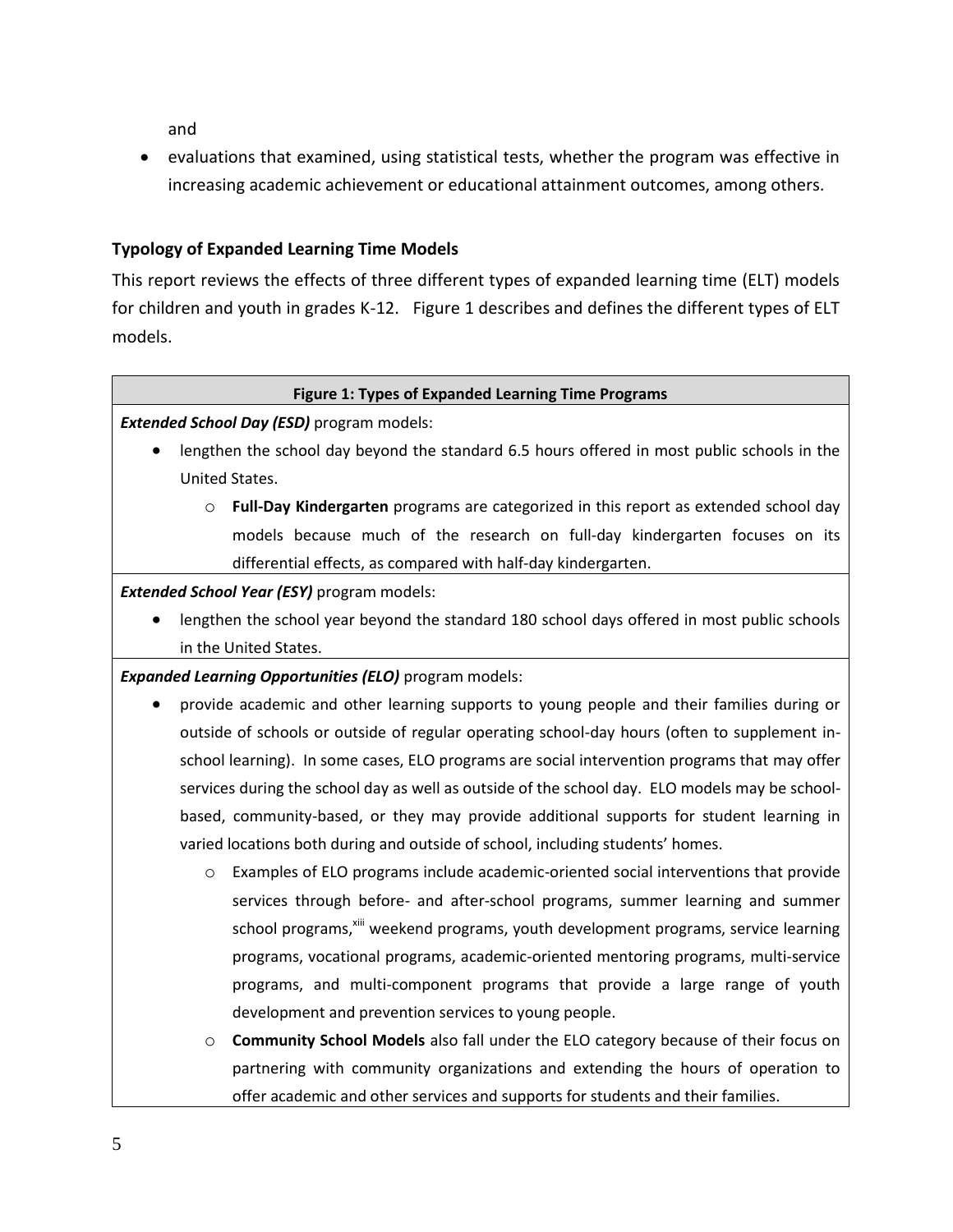Figure 2 graphically depicts differences and similarities among the various types of ELT models. For instance, the chart shows that Community School Models can be operated by schools and community-based organizations, during school and out-of-school time hours. In terms of their mode of learning expansion, Community School Models might offer extended school days or years, and they may also offer out-of-school services during and beyond the school year. In contrast, summer school programs can be operated by schools and community organizations during days that are typically outside of the traditional school year. These programs involve the expansion of school-year learning, as opposed to expansion of the school day.



Figure 2. ELT Typology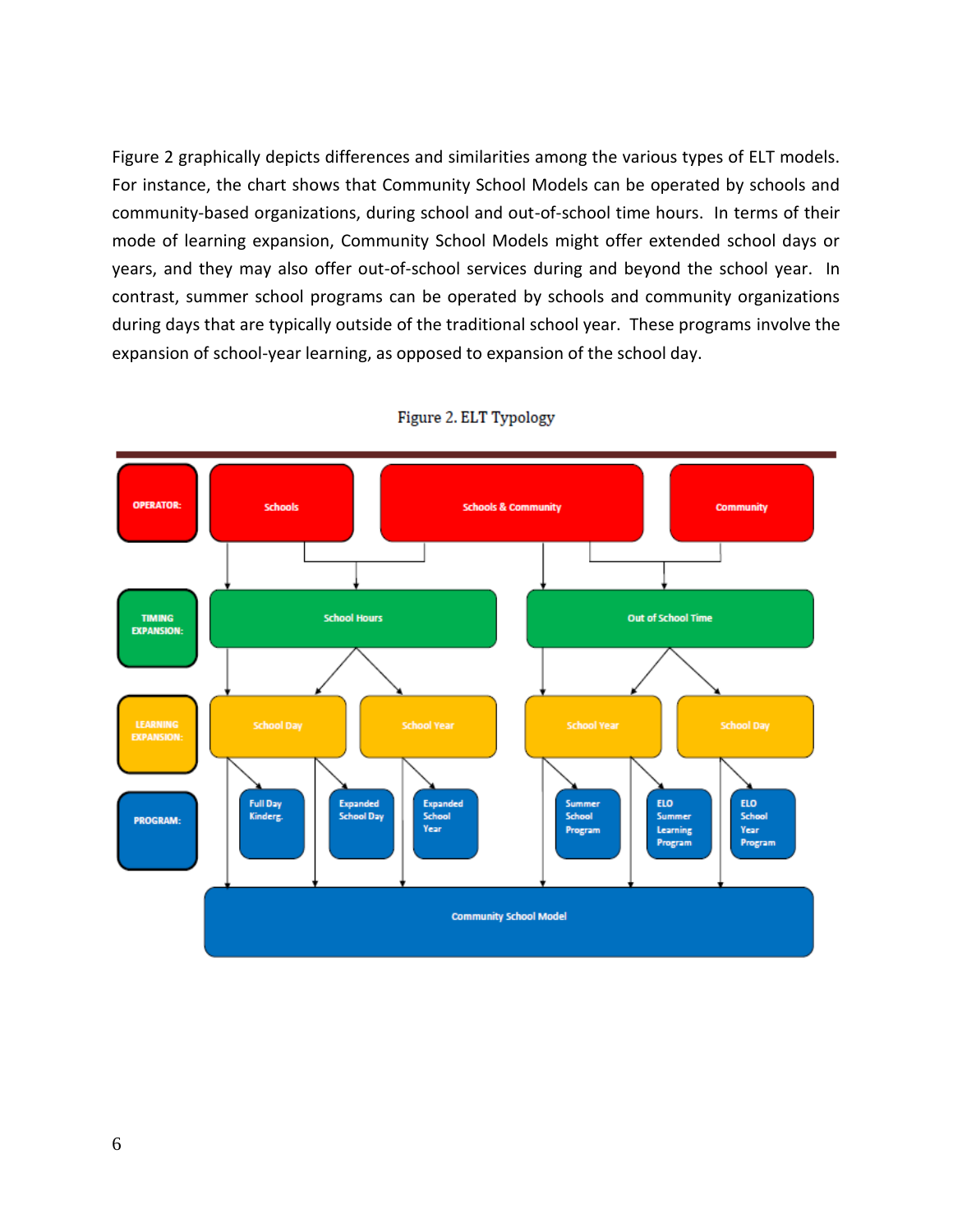## **Key Findings**

### **Extended School Day Models**

Extended school day (ESD) models incorporate additional instructional time into the traditional 6.5 hour school day offered in most schools in the United States. In most cases, this approach entails the expansion of instructional time across classes, or the addition of classes or programs that supplement an existing course in a core academic area, such as intensive tutoring or smallgroup study sessions for math or English/language arts. In some cases, the extra time is used to expand noncurricular offerings, such as arts and sports activities, that many schools have elected to cut in order to provide additional instructional time to improve student test scores.

Below is a summary of key findings based on our review of evaluations focusing on ESD program models.

Outcome Study Findings:

- The majority of studies that have examined ESD program outcomes indicate that the programs are positively related to improved student outcomes, but these studies focus mostly on models that bundle ESD with other reforms, such as the Knowledge is Power Program (KIPP).
- The available research is not clear about whether or not gains in test scores are a direct result of an extended school day component within these school reform models.
- ESD programs seem to benefit students who are at increased risk of academic failure or dropout.
- There is no evidence that these programs seem to benefit students in a specific age group.
- Participation in full-day kindergarten (FDK) has a significant, positive effect on the acquisition of reading and math knowledge during the kindergarten year, compared with participation in half-day kindergarten.
- However, the positive achievement gains made by FDK participants rapidly dissipated over time; in fact, no study found significant, positive impacts of FDK beyond first grade.
- Strong academic gains were shown in FDK classes with high proportions of minority students.

### **Implementation Study Findings:**

ESD studies seem to suggest that the quantity and use of time is important in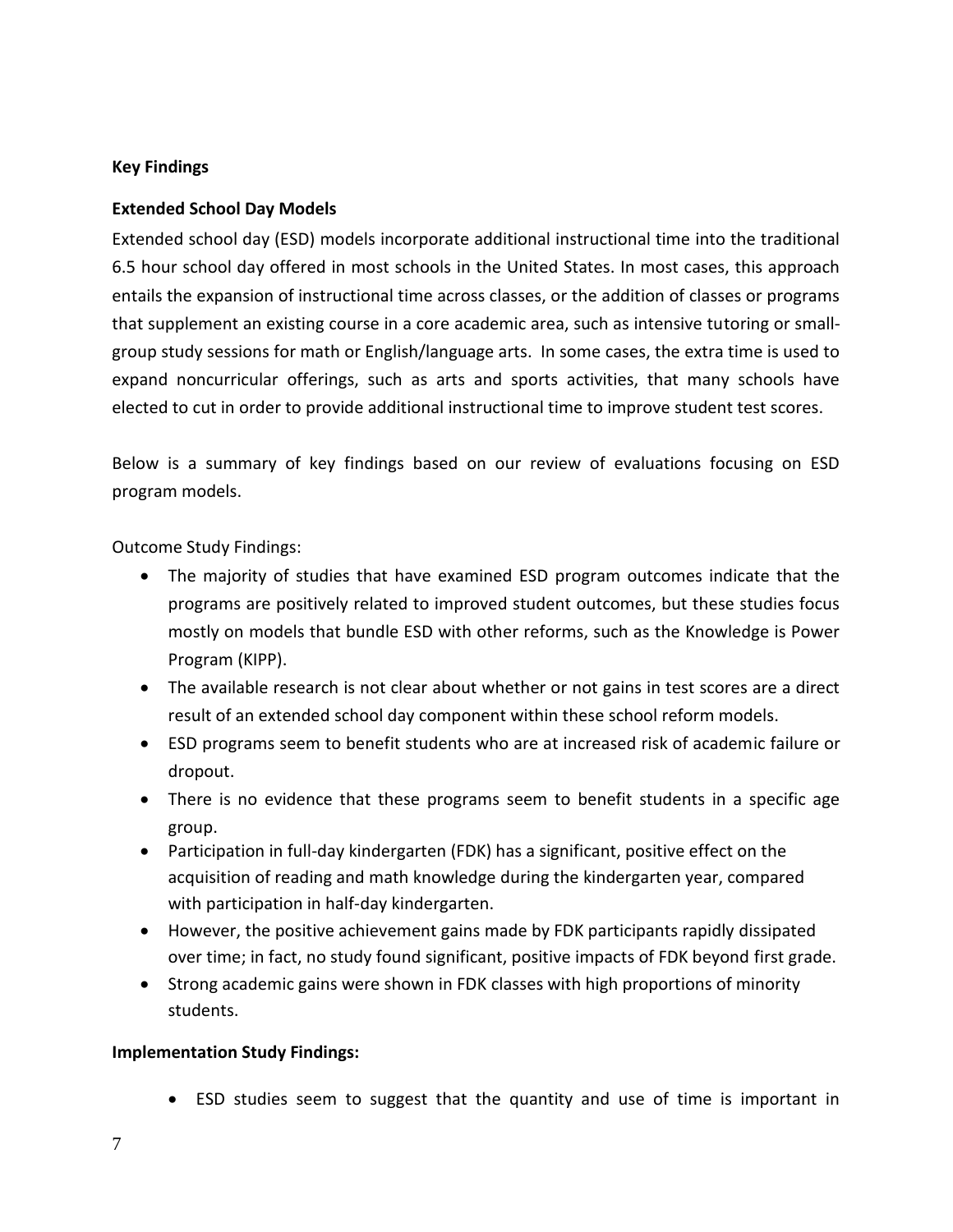predicting student outcomes.

 ESD models appear to be more effective when they allow for greater academic engagement.

### **Extended School Year Models**

Extended school year (ESY) programs typically operate on a longer academic school-year calendar than the traditional 180-day calendar used by most schools in the United States. However, significant variation exists across states and districts in their policies affecting public schools, including requirements about the minimum length of the school year or mandated start-dates or end-dates for public school districts. As a result, the actual number of days in which school is open varies somewhat across states and districts, which have experimented with different school reforms over the past several decades, including reform efforts involving the expansion of the school day or year.

Below is a summary of key findings based on our review of evaluations focusing on ESY program models.

Outcome Study Findings:

- Most of the studies found that attending a school with a longer school year is associated with at least one positive achievement outcome, usually as measured through test scores.
- While evaluations of ESY models do not *consistently* show that programs are more likely to be associated with students' improved academic outcomes in math or reading, a few studies suggest that programs may be more effective when targeting elementary school students (rather than secondary school students) and young people with higher levels of academic risk (rather than young people with lower levels of academic risk).
- Results from one study suggest that being in a school that operates on an extended year calendar is associated with improved science achievement, whereas another study found no such connection.
- Two studies found that being in a school with a longer school year is associated with improved academic outcomes in the communication arts.
- Two studies that examined whether kindergarteners would benefit from attending an extended school year both found short-term effects that faded out over the summer, a conclusion that mirrors the findings reported in the section on Full-Day Kindergarten.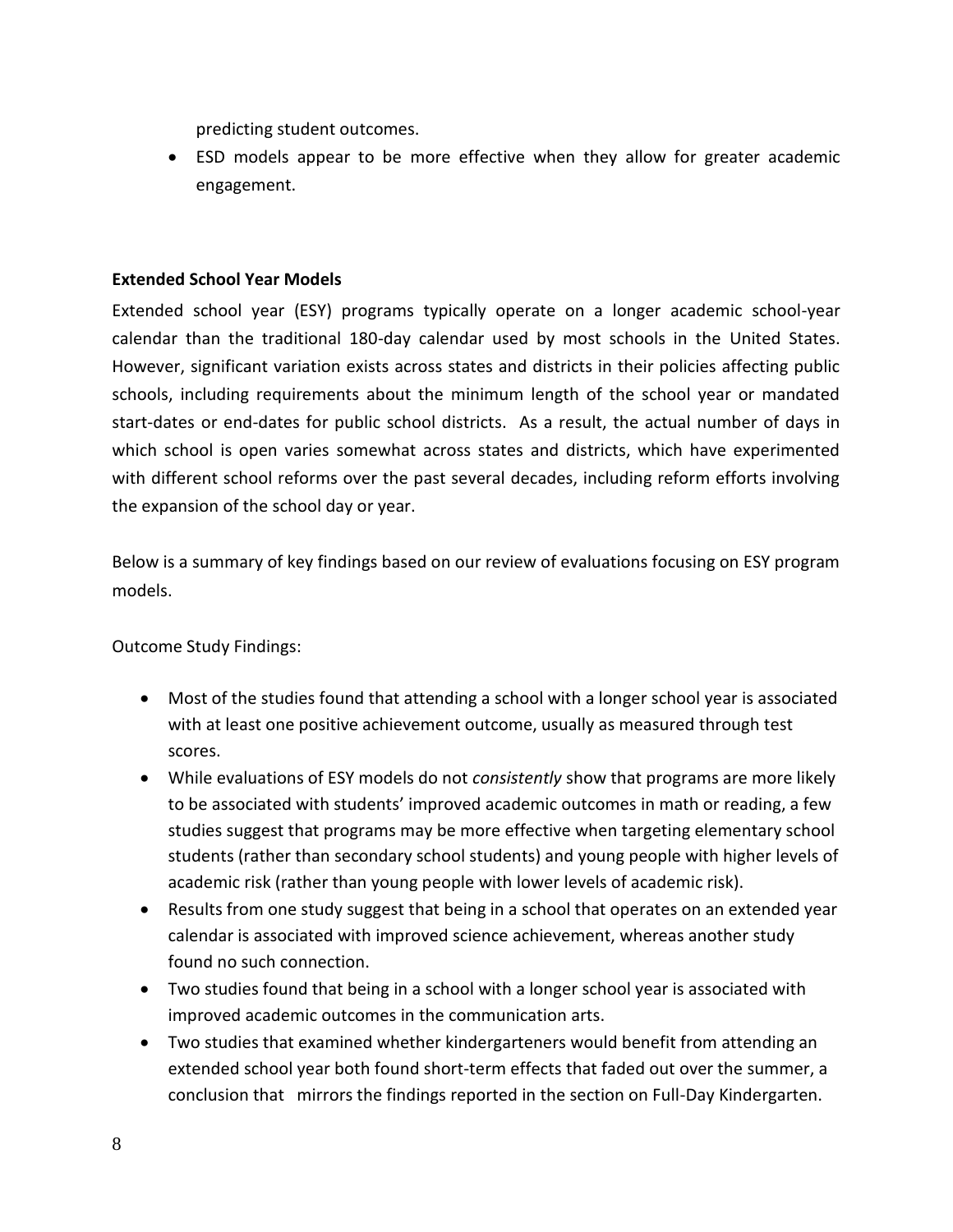### **Implementation Study Findings:**

- Findings from multiple studies suggest that program implementation and quality are important predictors of whether an ESY program will be effective.
- A number of studies find that ESY programs can be challenging to operate. Several reports point to the higher costs associated with implementing ESY programs. Some of these costs are related to the higher utility-bill rates associated with operating into the summer months and the need to compensate teachers and staff adequately for the additional work hours.
- It is important to take into account the perceptions of teachers, students, and parents when implementing ESY models. Initiatives that were implemented without the buy-in and support of these key stakeholders were not found to be successful.
- Studies show that schools operating using extended year-round models may be more effective when they make use of intercession time to target students who need the extra time the most.

# **Expanded Learning Opportunities Models**

Expanded learning opportunities (ELO) models provide educational supports as well as enrichment and recreational opportunities to young people and their families during nonschool hours. For the purposes of this review, ELO models include a wide range of social interventions. They may school-based or community-based, but they must provide at least one academic component that targets student learning outcomes.

Below is a summary of key findings based on our review of evaluations focusing on ELO program models.

Outcome Study Findings:

- Impacts varied considerably across the evaluated programs, but the review found that ELO programs have the *potential* to positively impact a range of educational outcomes.
- Overall, the ELO programs included in this review tended to be more effective in improving predictors of academic achievement, such as educational expectations and scholastic behaviors, than in improving academic achievement outcomes.
- The ELO programs included in this review were more often than not effective in improving scholastic behaviors, such as academic skills, homework completion, and study habits.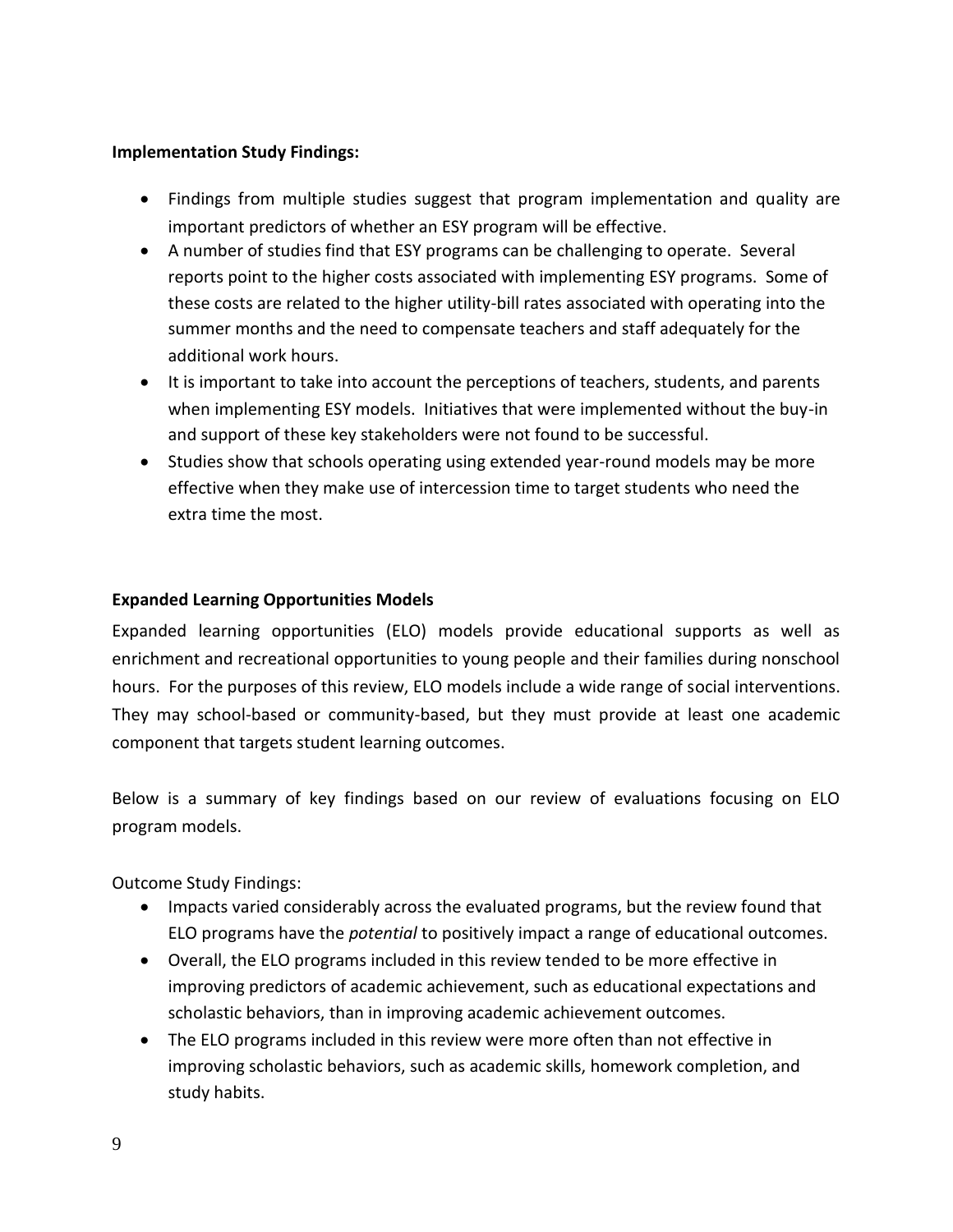- The ELO programs included in this review varied in their effectiveness in improving school engagement and attendance.
- While some ELO programs were able to improve academic achievement outcomes, it was not common for experimentally evaluated programs to produce consistently positive and lasting improvements in academic achievement.
- Programs varied in their effectiveness in improving educational attainment outcomes, with some studies finding impacts only on students who were at higher levels of initial academic risk.
- In studies that examined subgroup effects, findings suggested that effects were larger and stronger for lower-income students, lower-performing students, and students in other more disadvantaged subgroups.

# **Implementation Study Findings:**

- Several of the programs that were ineffective in improving most of the outcomes that they examined suffered from low participation rates. This situation was especially true for some of the after-school programs that provide primarily academic and recreational activities.
- Programs that were of low quality or that were poorly implemented tended to be less effective.

Implementation studies of ELO models document a number of program quality features that seem to be common across more effective programs. For example, such programs:

- Hire qualified, committed staff. High staff turnover rates can lead to inconsistency in programming or can be harmful if students bond with staff members who then disappear from their lives.
- Are intentional and focused, such as programs that follow a manual or that use a curriculum.
- Provide individualized attention to students through tutoring or mentoring.
- Use senior directors and staff to conduct observations regularly to ensure that programs are operating with quality.
- Are highly targeted and provide age-appropriate programming.
- Provide a certain amount of structure and are clear about expectations of participants.
- Use culturally appropriate materials.
- Monitor performance.

**An important caveat**: Our assessments of the potential effectiveness of ESD, ESY, and ELO models were based on the best available evidence for each type of program. It may be tempting to try to compare the findings for the ESY, ESD, and ELO program model types.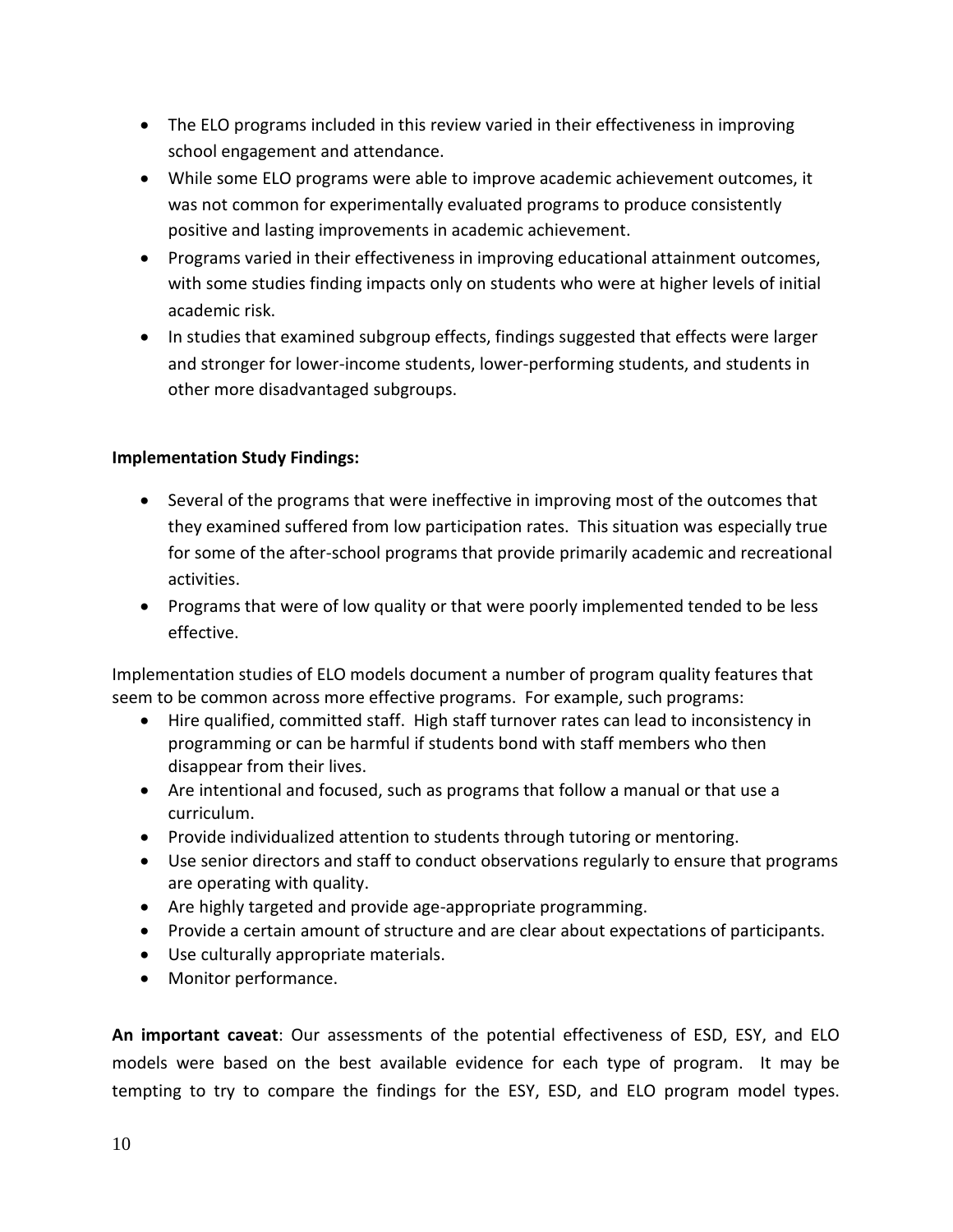However, it is important to recognize that the findings for the ELO program models—which appear to be less promising than those reported for the ESD and ESY models—are based on a higher evidence standard than that used for the ESD and ESY models, given the availability of experimental evaluations of ELO program models.

#### **Common Study Limitations**

Despite the growing popularity of ELT programs, there is a shortage of evidence showing clear links between ESD, ESY, and ELO programs and positive academic outcomes for students in grades K-12. There are several reasons for this dearth of information.

- Few studies have examined whether a longer school day or year positively impacts academic performance using rigorous experimental or quasi-experimental methods. Establishing whether extending the school day or year is the cause of improved academic outcomes is challenging without an experimental evaluation design. Unfortunately, based on the studies that we have been able to identify, most of the evidence base for ESD and ESY programs is derived from nonexperimental research. The majority of studies on this subject have relied on pre-test, post-test analyses or evidence that can only identify a *correlation* between ESD and ESY programs and academic outcomes.
- The specific effects of extending the school day or year are also difficult to ascertain because of what some researchers have called the "packaging" of ESD and ESY initiatives with other types of school reform. Schools that serve a substantial percentage of academically and economically disadvantaged students are more likely to adopt ESD and ESY programs as one component of a broader school improvement plan.
- The vast majority of studies that we examined, especially the evaluations focusing on ESD and ESY programs, focused solely on academic outcomes, particularly standardized test scores. While performance on standardized tests is obviously a key outcome of interest to stakeholders and is easy to compare across schools, other key outcomes that are related to academic performance should also be examined. Among these outcomes are school attendance, on-time promotion, scholastic behaviors, school discipline problems, and attitudes towards school.
- Many evaluations of ESD and ESY programs do not specify how the additional time is used. An extended school day may not always translate into more instructional time or more time for students to spend engaged actively in learning than is the case with a traditional school day. As a result, it can be difficult to determine the effects of such programs or to compare the results of an ESD or ESY program across schools.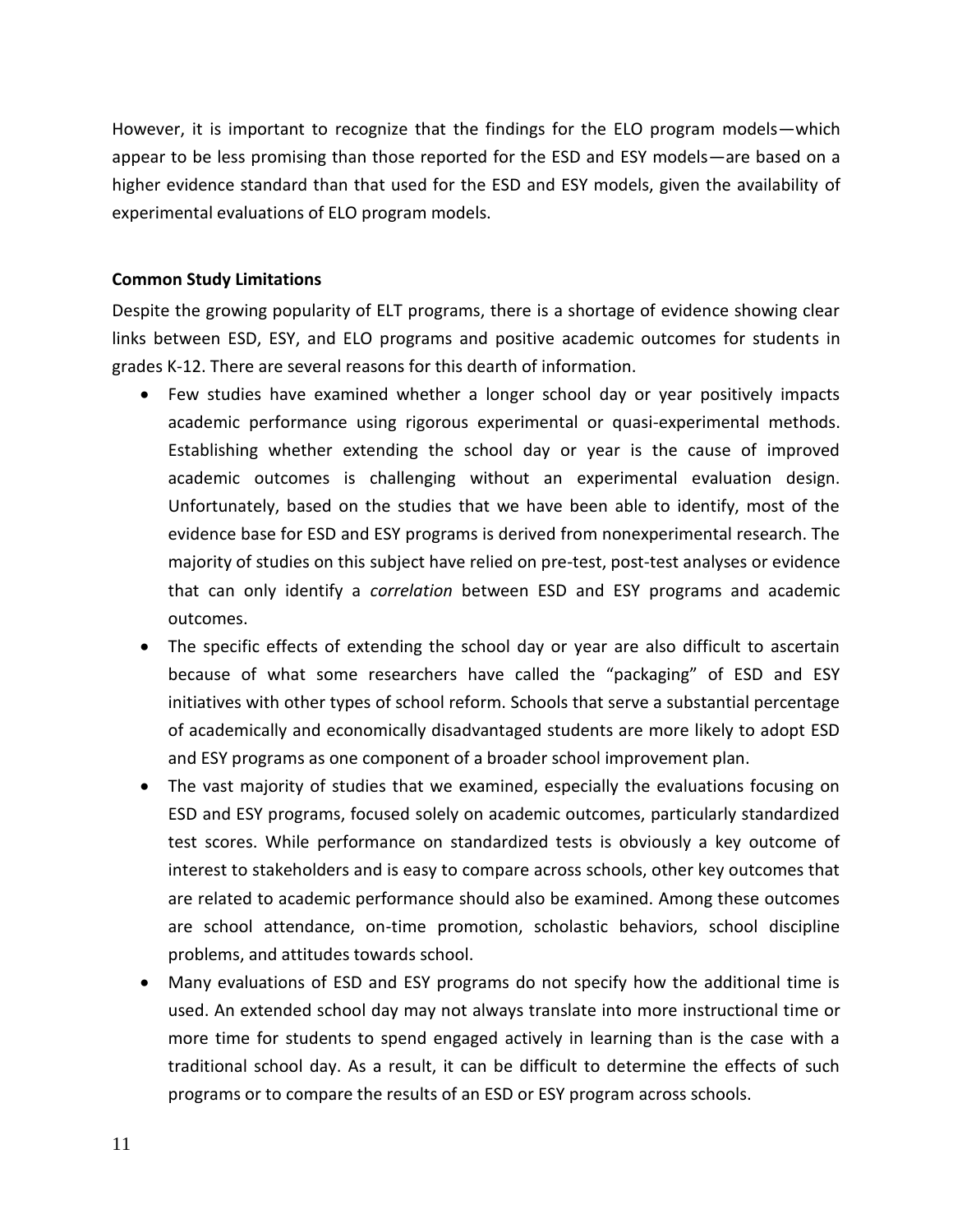- Many of the studies, particularly the ELO studies, are based on small samples and when comparison groups are used, they are not often matched. Furthermore, many of the studies provide no baseline information and report on end-of-program results only.
- Some studies rely solely on retrospective reports of outcomes and do not use multiple measures, multiple reporters, or administrative data to test different outcomes.
- Many of the studies are short in duration and therefore do not provide information about long-term outcomes.
- Most of the ELO studies are for geographic-specific programs that target narrow populations, so the general application of findings may be limited.
- A final limitation that is commonly found in the literature focusing on ELO programs is that these programs often suffer from low participation levels, which results in studies that experience high attrition or study dropout rates.

Future research efforts should be designed to address these study limitations.

# **Conclusions**

This review highlights several key findings about programs designed to increase learning for children and youth through longer school days, longer school years, and programs that expand learning opportunities during and into the out-of-school time hours. We reiterate these findings below:

- While the evidence base for ESD and ESY models is quite thin due to the lack of welldesigned, rigorous studies focusing on their effectiveness, the available evidence suggests that schools implementing longer school days and longer school years can be effective in raising academic performance, as indicated by test scores.
- However, more research is needed focusing on the unique effect of the longer school day or longer school year over and above other school features and reform efforts. A better understanding of the circumstances under which extended learning time is beneficial is critical, primarily because the findings in the literature indicate that simply adding time is insufficient. A number of possibilities exist for why more time is helpful. It could be that students need more time to engage actively in academic activities, in which case, one would want to avoid ELT approaches that focus primarily on teacher instruction and downplay interactive learning. It could also be that more time in the classroom provides greater opportunities for teachers and students to interact, allowing teachers more opportunity to understand and respond appropriately to a greater number of students in their classroom. Understanding the pathways through which the additional time might be useful will be helpful to educators and policymakers interested in implementing these approaches.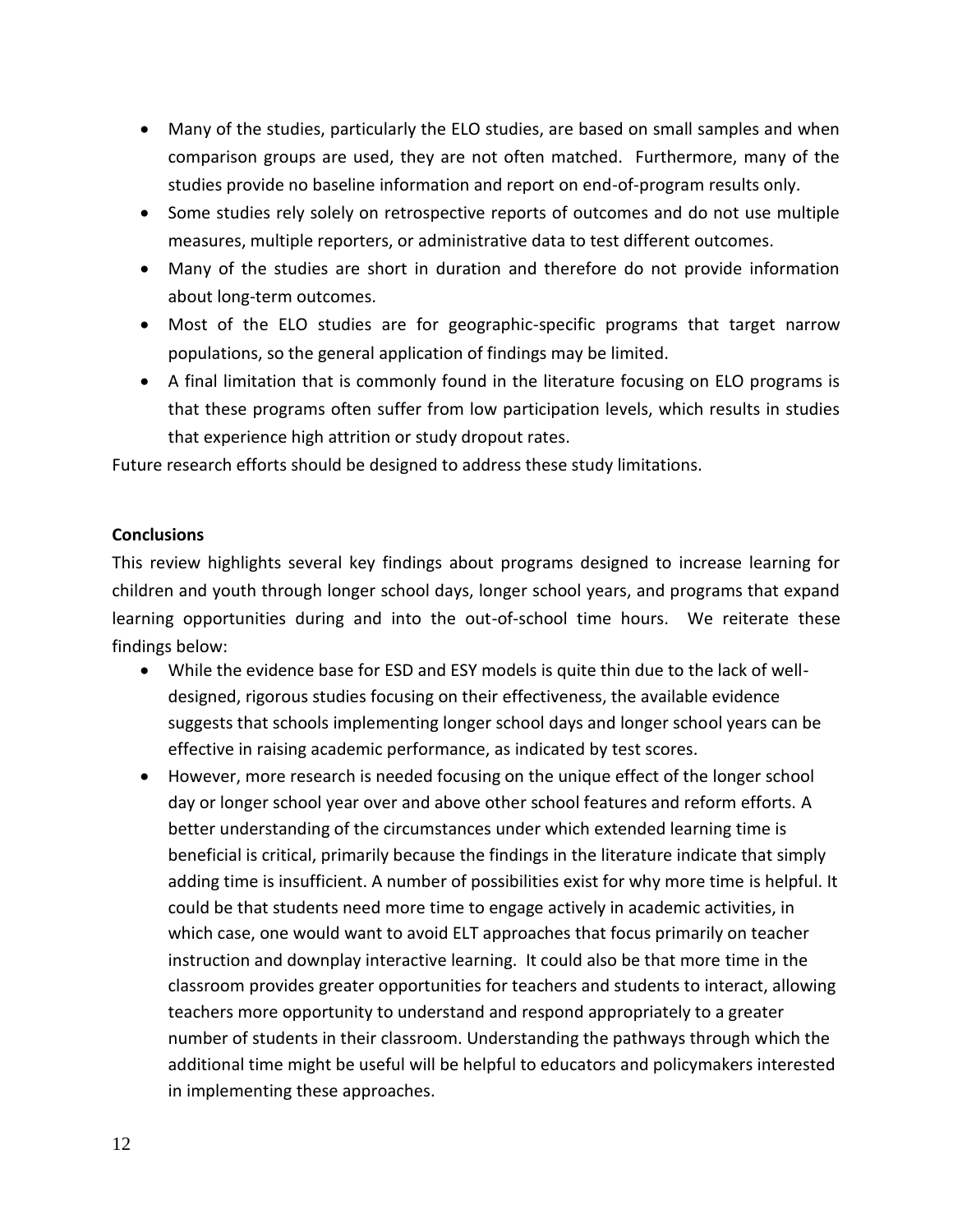- Because it is difficult to know if findings result from "selection" effects associated with the characteristics of participants who voluntarily choose to attend a certain school or participate in a certain program or from the program itself, more well-implemented, randomized experimental studies are needed.
- Evaluations of extended learning opportunities suggest that they are more effective in improving psychological indicators of educational adjustment that are precursors to educational achievement, such as educational expectations. Although some ELO programs have been found to be effective in improving academic achievement and educational attainment outcomes, most of the programs that targeted and measured these outcomes had no impact.
- ESD, ESY, and ELO programs have all shown positive effects for low-income, lowperforming, ethnic minority or otherwise disadvantaged students.
- Program implementation and quality matters. Schools and programs that are wellimplemented, that attract strong participation, and that are of high quality tend to have positive effects, while those that suffer from poor implementation have no effects or even negative effects on children and youth.
- Although very few of the studies included in this review provided information on effect sizes, among those studies that did, effects for significant findings ranged mostly from small to moderate. Based on information about percentage-point differences found between students participating in extended-learning schools or programs and comparison students, some models had effects that were medium in size. Xiv

 $\overline{a}$ 

i Rampey, B.D., Dion, G.S., and Donahue, P.L. (2009). *NAEP 2008 Trends in academic progress* (NCES 2009–479). National Center for Education Statistics, Institute of Education Sciences, U.S. Department of Education, Washington, D.C. Retrieved from <http://nces.ed.gov/nationsreportcard/pdf/main2008/2009479.pdf>

U.S. Department of Education, Institute of Education Sciences, National Center for Education Statistics. National Assessment of Educational Progress (NAEP) Assessments. Retrieved fro[m http://nationsreportcard.gov/about.asp](http://nationsreportcard.gov/about.asp)

iii U.S. Department of Education, Institute of Education Sciences, National Center for Education Statistics. *The Nation's Report Card 2009: National Assessment of Educational Progress at grades 4 and 8. NCES 2010-458. Retrieved from <http://nces.ed.gov/nationsreportcard/pdf/main2009/2010458.pdf>*

<sup>&</sup>lt;sup>iv</sup> Aud, S., Fox, M., and KewalRamani, A. (2010). *Status and trends in the education of racial and ethnic groups* (NCES 2010-015). U.S. Department of Education, National Center for Education Statistics. Washington, DC:U.S. Government Printing Office. Retrieved fro[m http://20.132.48.254/PDFS/ED510909.pdf](http://20.132.48.254/PDFS/ED510909.pdf)

v Holzman, M. "(2011). Yes we can: The 2010 Schott 50 state report on public education and black males." Schott Foundation for Public Education. Retrieved from<http://www.blackboysreport.org/bbreport.pdf>

vi <http://www.americaspromise.org/~/media/Files/Resources/CiC09.ashx>

vii U.S. Department of Education, National Center for Education Statistics. (2010). *The condition of education 2010* (NCES 2010– 028).

viii Levin, H., Belfield, C., Muennig, P., & Rouse, C. (2006). *The costs and benefits of an excellent education for America's children*. Working Paper. New York, NY: Columbia University.; Oreopoulos, P. (2006). Estimating average and local average treatment effects of education when compulsory schooling laws really matter. *The American Economic Review, 96*(1), 152-175.; Barrow, L., & Rouse, C. (2005). Do returns to schooling differ by race and ethnicity? *The American Economic Review, 95*(2), 83-87.; Rouse,